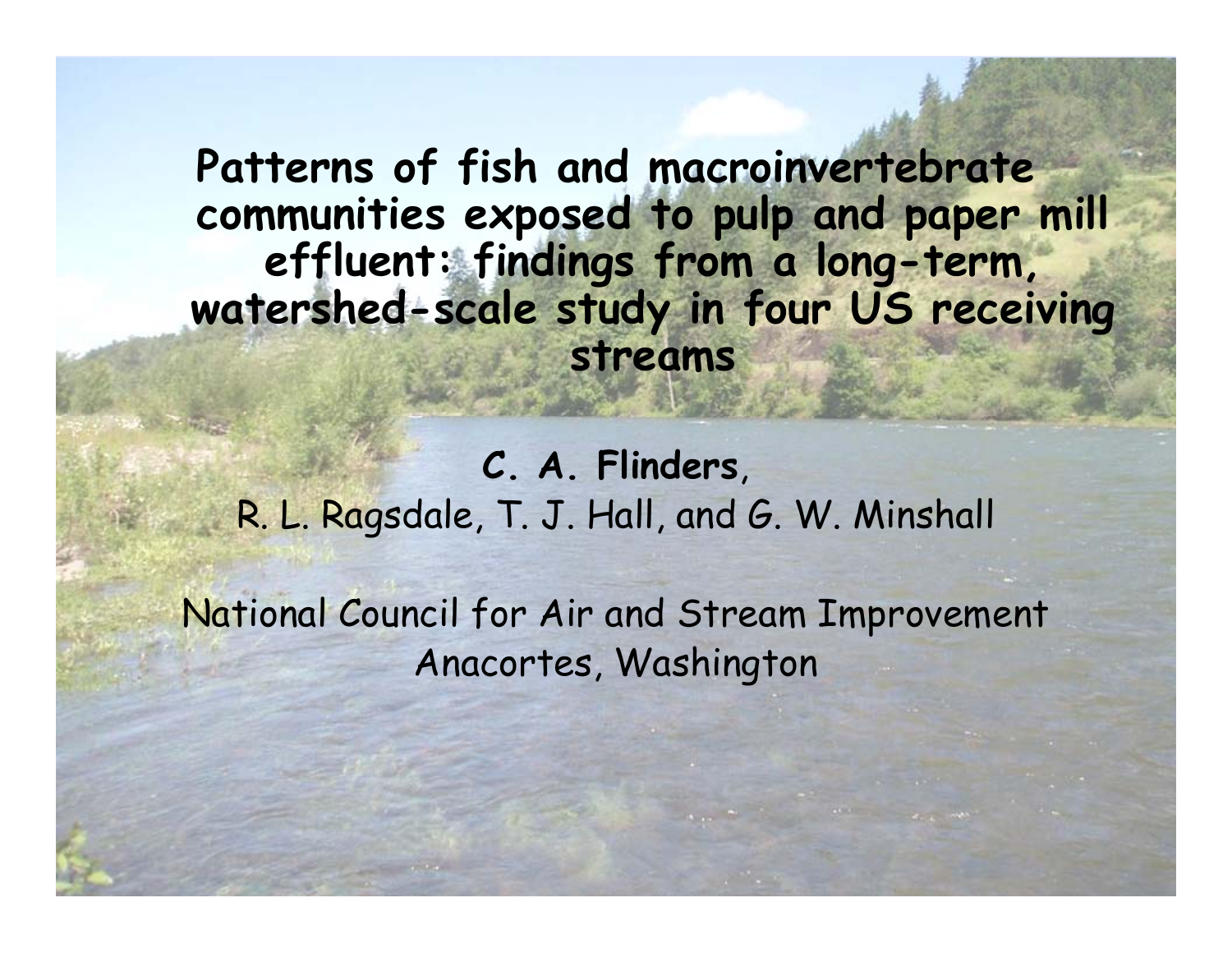# **Background**

•Pulp and paper mill effluent (PPME) is one of the most studied industrial effluents

•Laboratory studies are more common than in-stream or mesocosm studies, with fish being the primary study organism

•A variety of effluent related effects have been noted with alterations in fish reproductive indicators receiving the most attention

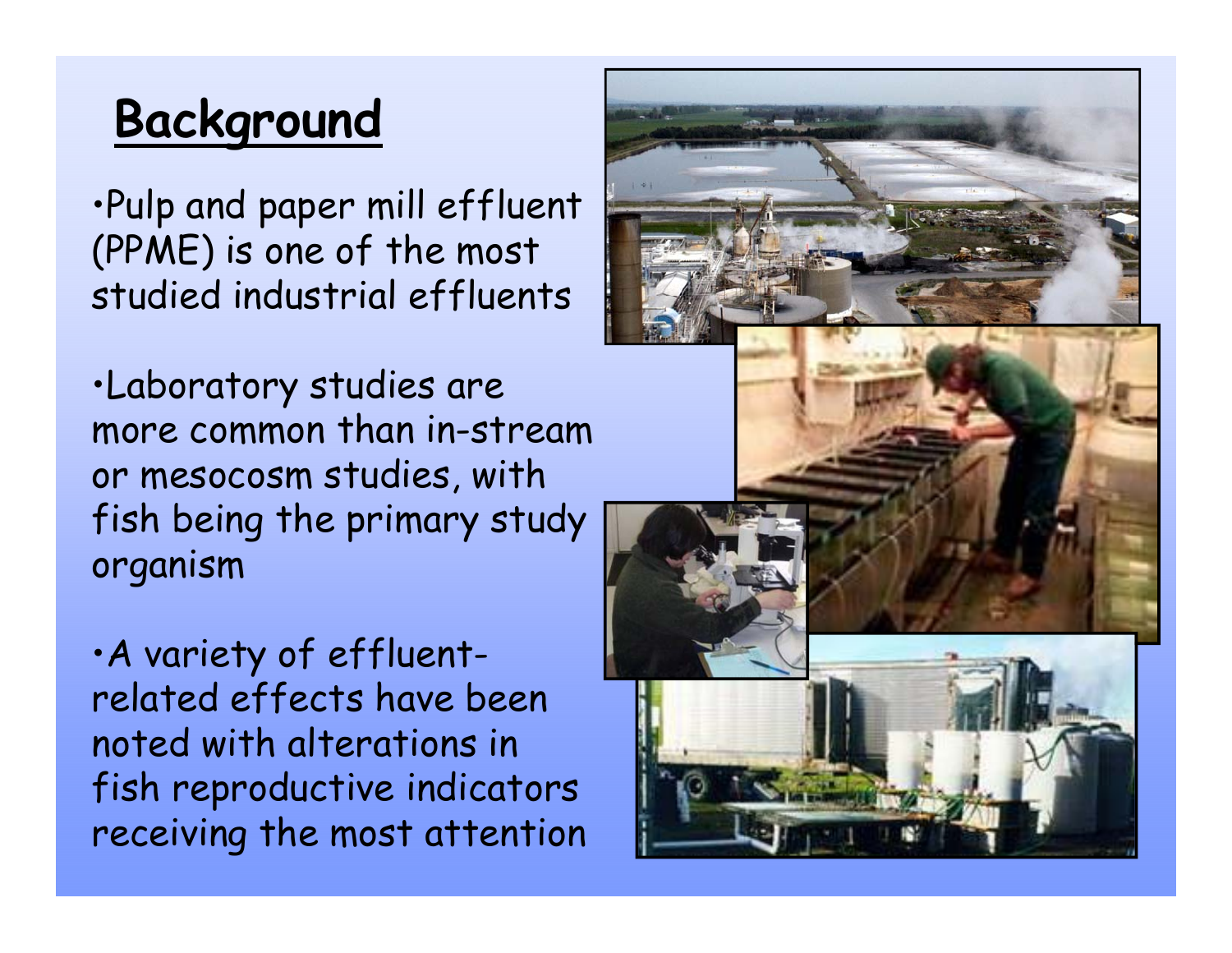#### **Short-term in-stream and mesocosm studies have shown:**

#### Macroinvertebrates: Fish:

- •Increased or inhibited growth rates
- •Higher density and Higher •Shift in species biomass
- •Shifts in community structure
- •No change

## **Study Objectives:**

- •Deterioration of
- community integrity
- 
- composition & diversity
- •No change

- i. identify community structure and metric response patterns relative to PPME,
- ii. determine the temporal stability of endpoints, and
- iii. examine the relationship between biota and water quality and a restricted set of habitat variables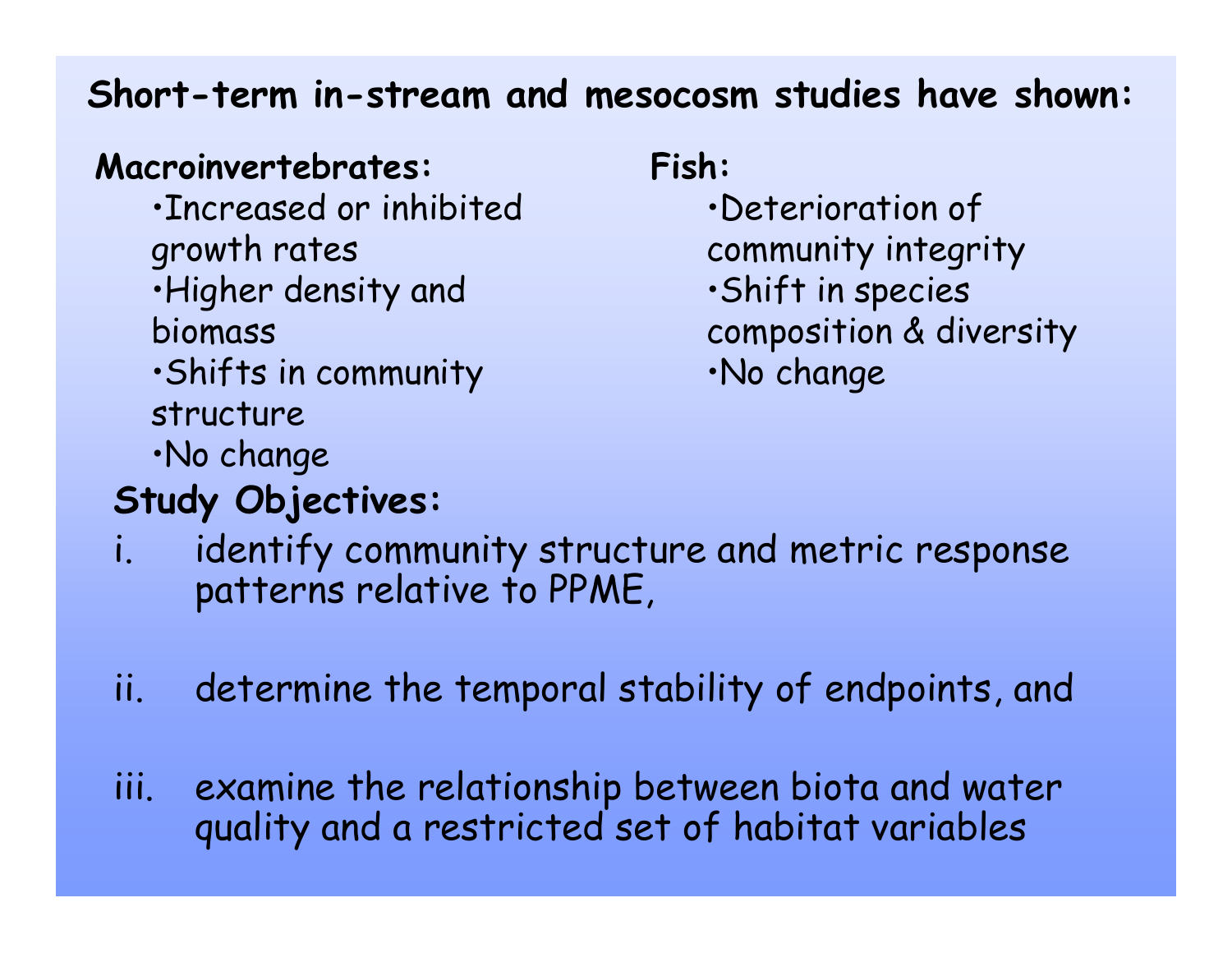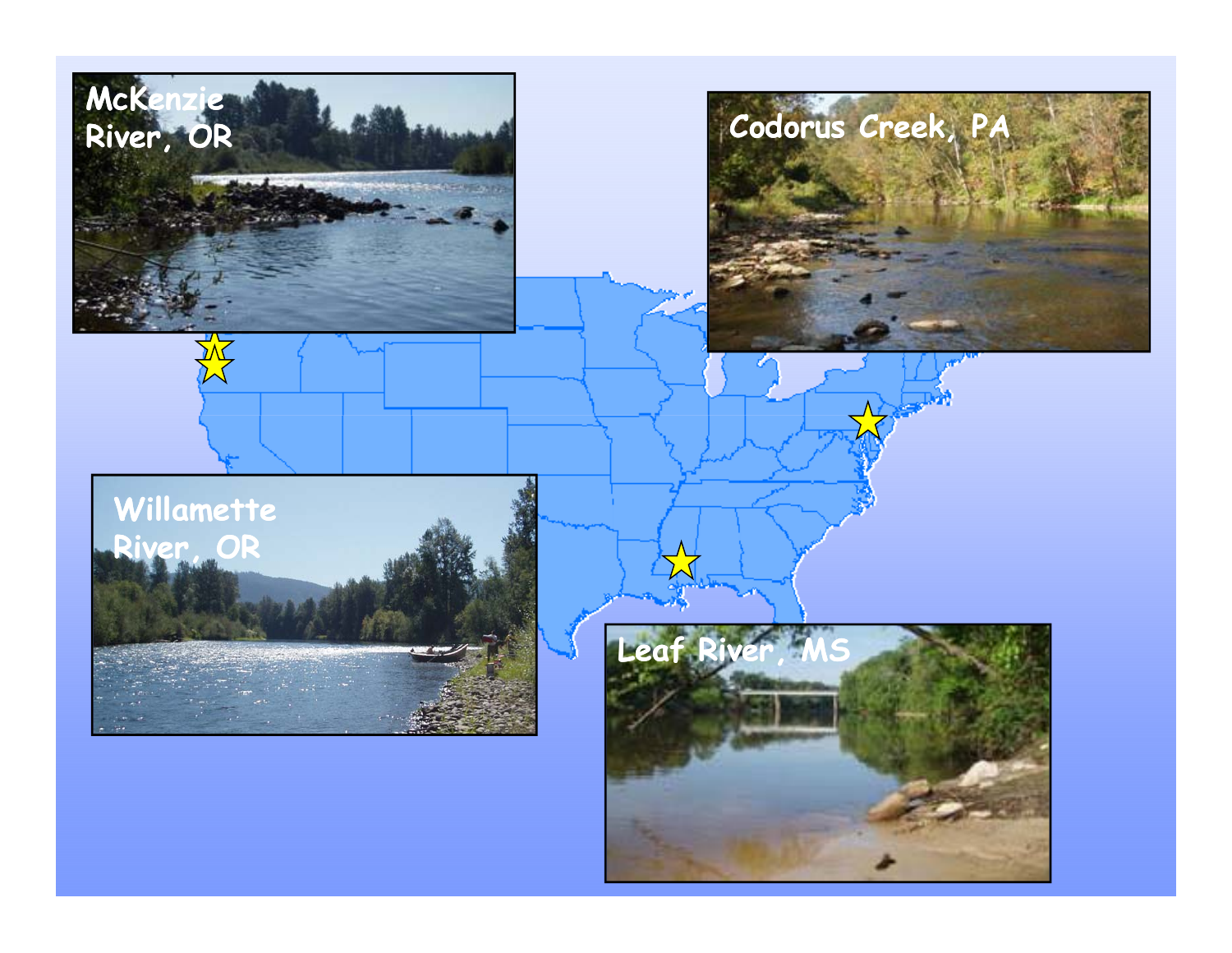**Design accounts for naturallyoccurrin g p s patial (US-DS) and temporal variation (season, year)**

#### **Macroinvertebrates**

•Replicate Hess (Codorus Cr., Oregon rivers) and Hester-Dendy samples (Leaf River)

#### **Fish**

•Boat electrofishing in Leaf and Oregon rivers (large-bodied fish)

•Backpack electrofishing in Codorus Cr. and for small-bodied fish in Oregon rivers



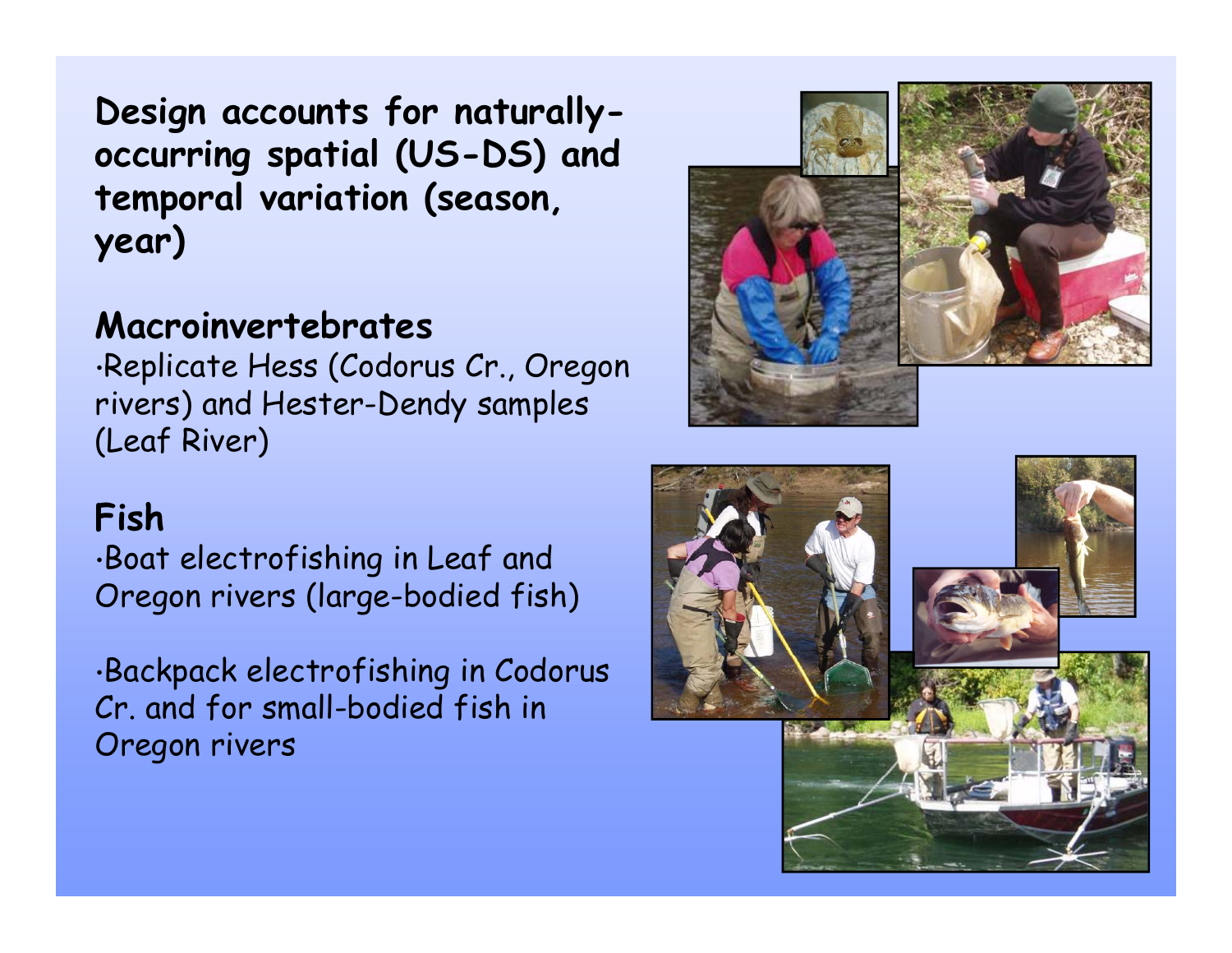#### **Periphyton**

•Replicate rock samples (n=5/site) in rock-bottom streams

•Replicate artificial samplers  $(n=3/site)$  in Leaf River (sandbottom)

#### **Habitat/Water Quality**

•Water samples collected 6 times/year and analyzed for nutrients, conductivity, pH, color

 $\cdot$ Depth, temperature, substrate, flow measured in conjunction with biological sampling

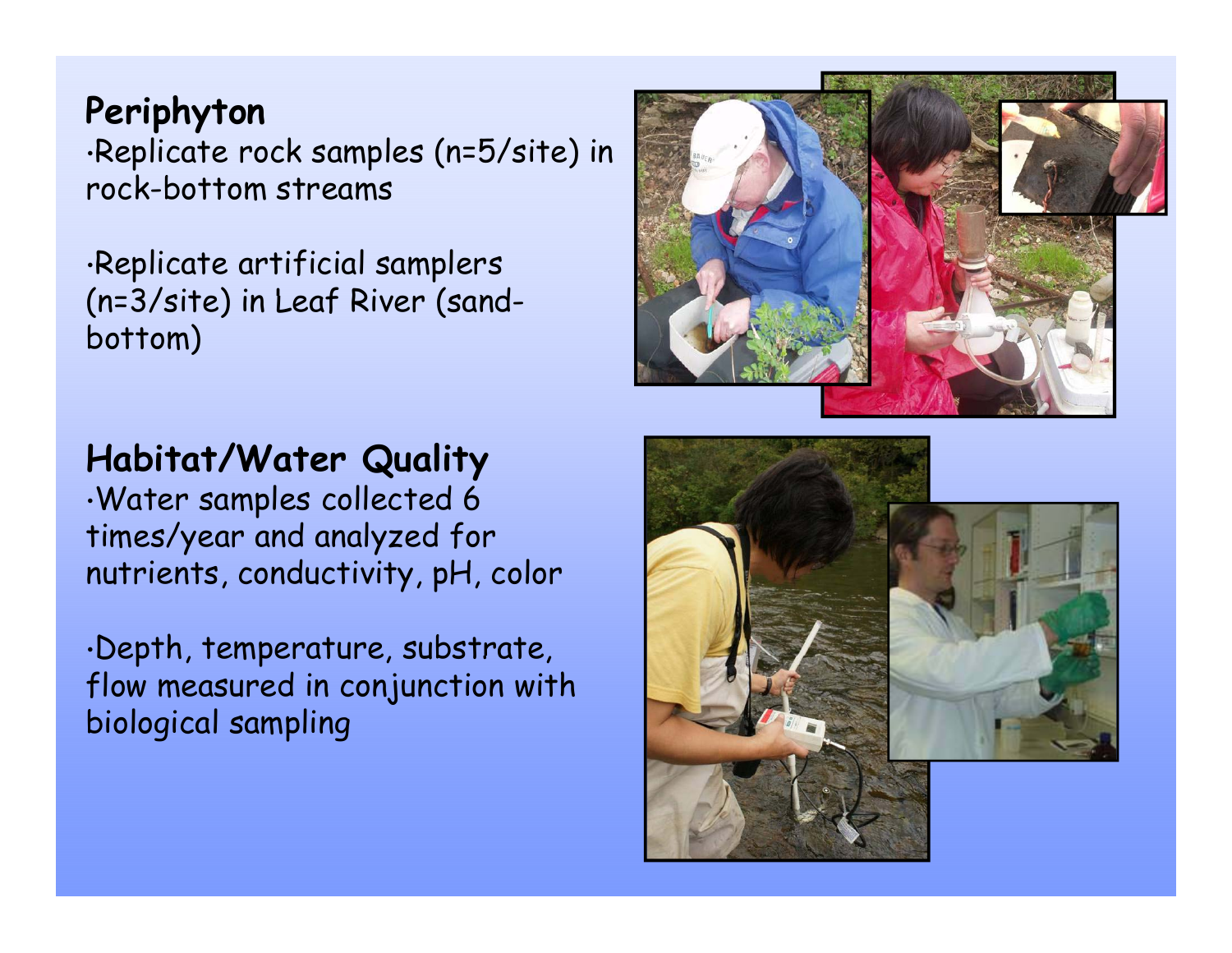#### **In-stream biological data examined in terms of:**

#### •Community structure (species type and relative abundance) •Biological structure and function metrics

| <b>Parameter</b>      | <b>Endpoint</b> | <b>Study Stream</b> |         |                    |           | <b>Totals</b> |
|-----------------------|-----------------|---------------------|---------|--------------------|-----------|---------------|
|                       |                 | <b>Codorus Cr.</b>  | Leaf R. | <b>McKenzie R.</b> | Willm. R. |               |
| Sample #              | <b>Fish</b>     | 162                 | 58      | 204                | 255       | 679           |
|                       | Invertebrates   | 129                 | 74      | 84                 | 108       | 395           |
|                       | Periphyton      | 104                 | 28      | 72                 | 92        | 296           |
| Specimen#             | Fish            | 13,766              | 9,934   | 11,080             | 16,701    | 51,481        |
|                       | Invertebrates   | 767,524             | 232,880 | 509,406            | 559,451   | 2,069,261     |
| Parameter # Community |                 | 3                   | 3       | 4                  | 4         | 14            |
|                       | <b>Metric</b>   | 16                  | 17      | 23                 | 23        | 79            |
|                       | Biota-Env       | 3                   | 3       | 4                  | 4         | 14            |

Robust dataset from multi-site, multi-season, Fish abundance Density<br>multi-year sampling simpson's Index Simpson's Index

| <b>Metrics Examined</b> |                      |              |  |  |  |  |
|-------------------------|----------------------|--------------|--|--|--|--|
| Fish                    | <b>Invertebrates</b> | <b>Algae</b> |  |  |  |  |
| Fish abundance          | Density              | Chl $a$      |  |  |  |  |
| <b>Richness</b>         | <b>Richness</b>      |              |  |  |  |  |
| Simpson's Index         | Simpson's Index      |              |  |  |  |  |
| %Dominant Taxa          | % Dominant Taxa      |              |  |  |  |  |
| %Intolerant species     | HBI                  |              |  |  |  |  |
| <b>Biomass</b>          | Biomass (AFDM)       |              |  |  |  |  |
| %DELT                   |                      |              |  |  |  |  |
| %Omnivore               |                      |              |  |  |  |  |
| %Piscivore              |                      |              |  |  |  |  |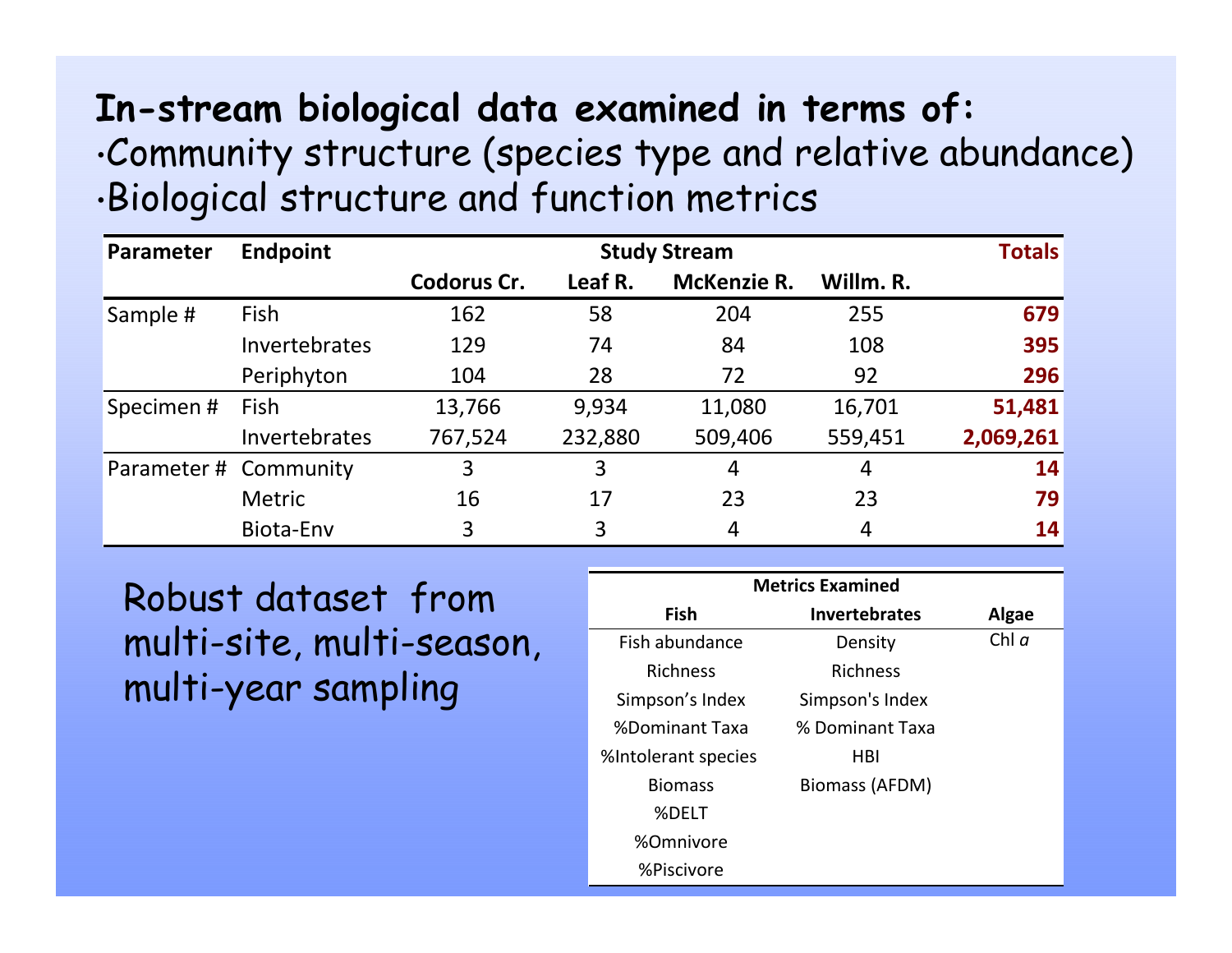# **Data Analyses**

- 1. Differences in fish (small- & large-bodied) & macroinvertebrate community structure with site, season, and year-Bray-Curtis similarity, ANOSIM, **& non-metric multidimensional scaling (MDS) (Primer)**
- 2. Spatial and temporal variation in fish (small- & large-bodied) & macroinvertebrate metric response—**General Linear Models (SYSTAT)**
- 3. Community-environment relationships—**BIOENV algorithm (Primer)**

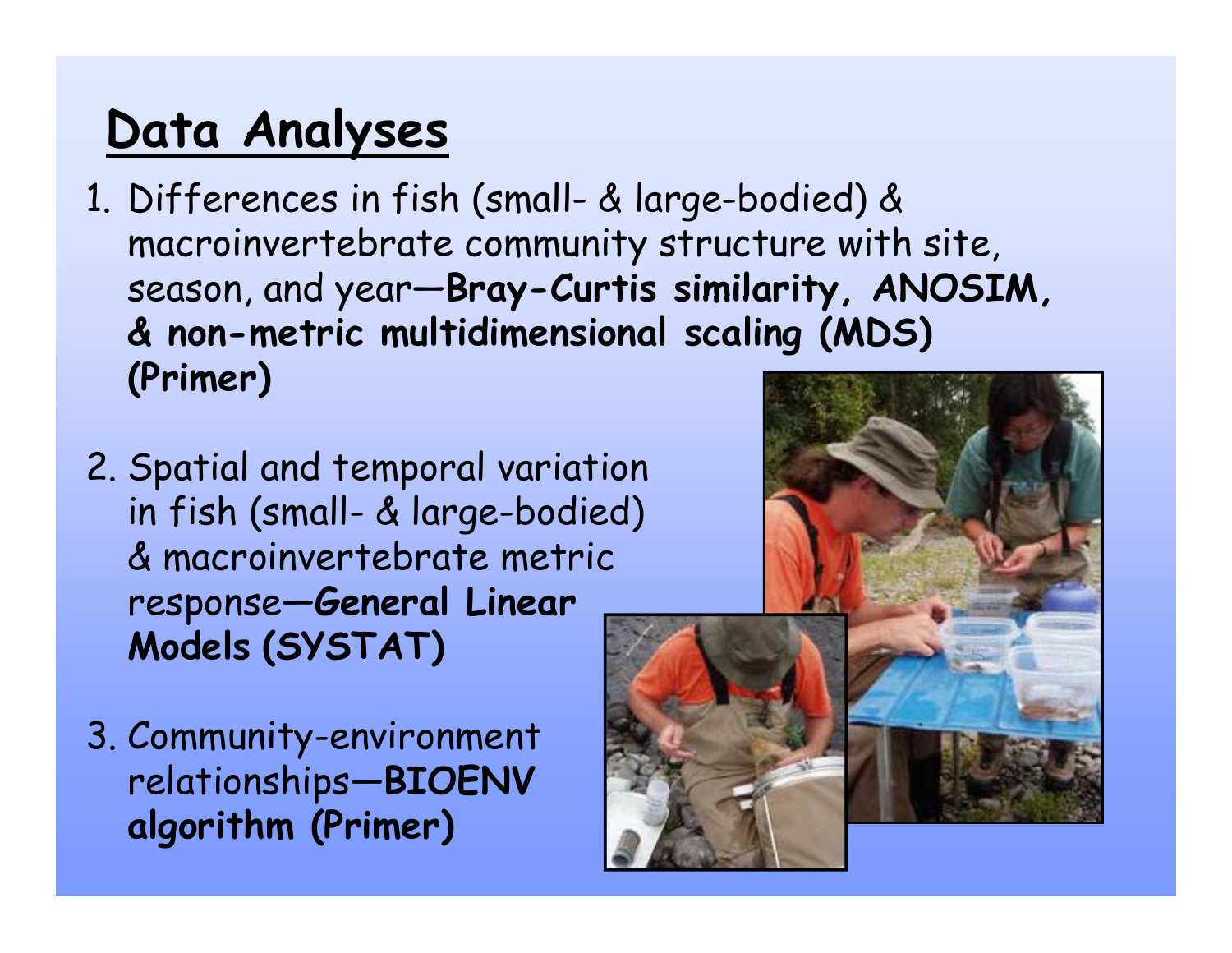# **Results**

#### **Habitat and water quality**

•No effluent-related changes in habitat measures (substrate, de pth, flow)

•Some effluentrelated changes

•no significant increase in  $[TN]$  and  $[TP]$ downstream of effluent discharges

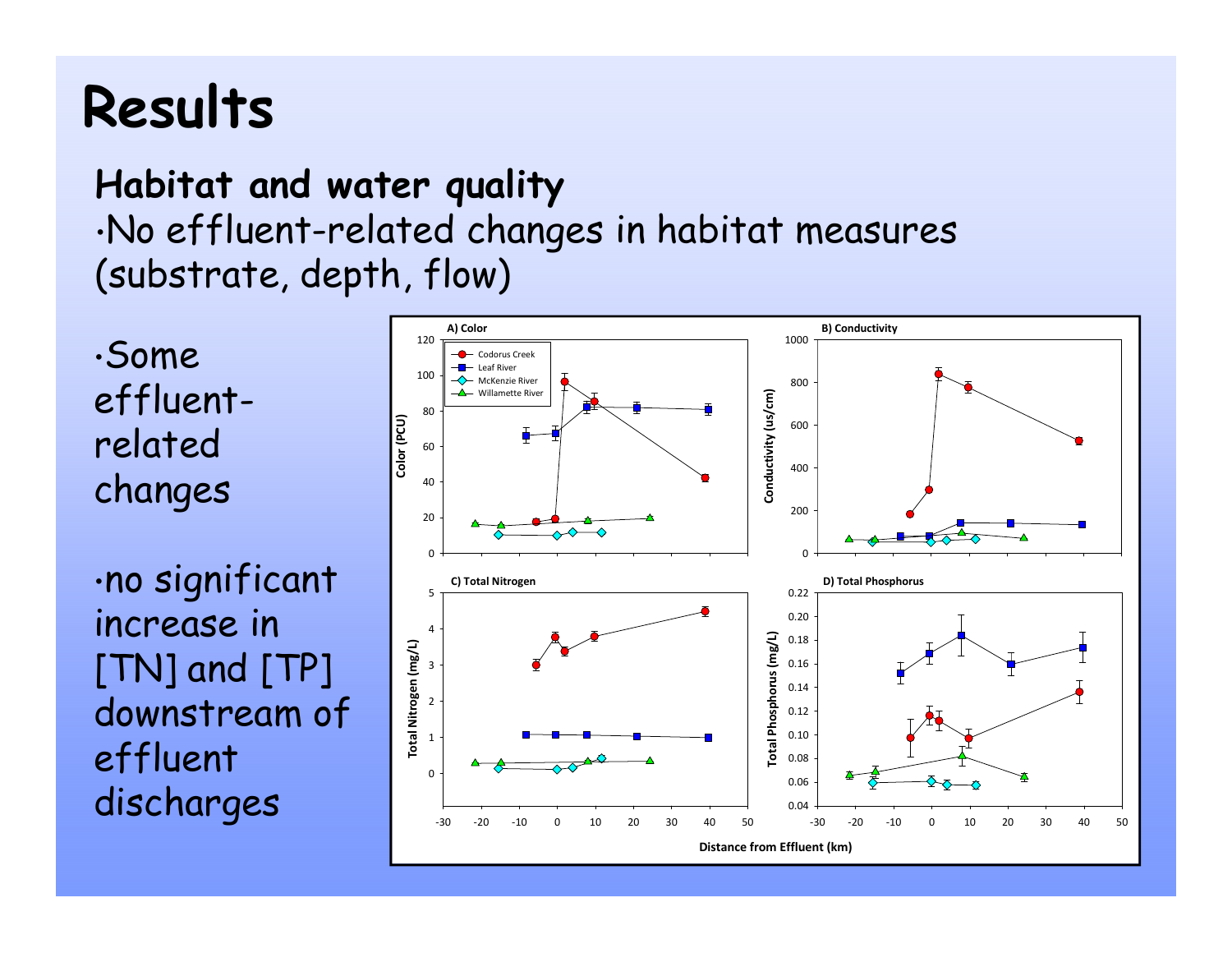| <b>Taxa Group</b> | <b>Endpoint</b>         |           | <b>Metric</b>         | <b>Study Stream</b>       |                           |                           |                           |
|-------------------|-------------------------|-----------|-----------------------|---------------------------|---------------------------|---------------------------|---------------------------|
|                   |                         |           |                       | Codorus Cr.               | Leaf R.                   | McKenzie R.               | Willamette R.             |
| Fish              | Community               | Sm-bodied |                       | $\boldsymbol{\mathsf{x}}$ | $\mathsf{x}$              | $\mathsf{x}$              | $\pmb{\times}$            |
|                   |                         | Lg-bodied |                       | $\pmb{\times}$            | $\pmb{\times}$            | $\pmb{\times}$            | $\boldsymbol{\mathsf{x}}$ |
|                   | Structure and Lg-bodied |           | Fish abundance        | $\mathsf{x}$              | $\mathsf{x}$              | $\mathsf{x}$              | $\mathsf{x}$              |
|                   | Function                |           | <b>Richness</b>       | $\boldsymbol{\mathsf{x}}$ | $\boldsymbol{\mathsf{x}}$ | $\boldsymbol{\mathsf{x}}$ | $\boldsymbol{\mathsf{x}}$ |
|                   | <b>Metrics</b>          |           | Simpson's Index       | $\boldsymbol{\mathsf{x}}$ | $\boldsymbol{\mathsf{x}}$ | $\boldsymbol{\mathsf{x}}$ | $\boldsymbol{\mathsf{x}}$ |
|                   |                         |           | %Dominant Taxa        | $\boldsymbol{\mathsf{x}}$ | $\mathsf{x}$              | $\boldsymbol{\mathsf{x}}$ | $\boldsymbol{\mathsf{x}}$ |
|                   |                         |           | %Intolerant species   | $\boldsymbol{\mathsf{x}}$ | $\boldsymbol{\mathsf{x}}$ | $\boldsymbol{\mathsf{x}}$ | $\boldsymbol{\mathsf{x}}$ |
|                   |                         |           | <b>Biomass</b>        | $\boldsymbol{\mathsf{x}}$ | $\mathsf{x}$              | $\mathsf{x}$              | $\boldsymbol{\mathsf{x}}$ |
|                   |                         |           | %DELT                 | $\mathsf{x}$              | $\mathsf{x}$              | x                         | $\pmb{\times}$            |
|                   |                         |           | %Omnivore             | $\boldsymbol{\mathsf{x}}$ | $\boldsymbol{\mathsf{x}}$ |                           | $\boldsymbol{\mathsf{x}}$ |
|                   |                         |           | %Piscivore            | $\pmb{\times}$            | $\pmb{\times}$            |                           | $\pmb{\times}$            |
|                   |                         | Sm-bodied | Fish abundance        | $\bullet$                 | $\bullet$                 | $\boldsymbol{\mathsf{x}}$ | $\pmb{\times}$            |
|                   |                         |           | Richness              |                           |                           | $\mathsf{x}$              | $\boldsymbol{\mathsf{x}}$ |
|                   |                         |           | Simpson's Index       |                           |                           |                           | $\boldsymbol{\mathsf{x}}$ |
|                   |                         |           | %Dominant Taxa        |                           |                           |                           | $\boldsymbol{\mathsf{x}}$ |
|                   |                         |           | %Intolerant species   |                           |                           |                           | $\pmb{\times}$            |
|                   |                         |           | <b>Biomass</b>        |                           |                           | $\pmb{\times}$            | $\boldsymbol{\mathsf{x}}$ |
|                   |                         |           | %DELT                 |                           |                           | $\boldsymbol{\mathsf{x}}$ | $\boldsymbol{\mathsf{x}}$ |
| Inverts           | Community               |           |                       | $\pmb{\times}$            | $\mathsf{x}$              | $\mathsf{x}$              | $\pmb{\times}$            |
|                   | Structure and           |           | Density               | $\boldsymbol{\mathsf{x}}$ | $\pmb{\times}$            | $\pmb{\times}$            | $\mathsf{x}$              |
|                   | Function                |           | <b>Richness</b>       | $\boldsymbol{\mathsf{x}}$ | $\boldsymbol{\mathsf{x}}$ | $\boldsymbol{\mathsf{x}}$ | $\pmb{\times}$            |
|                   | <b>Metrics</b>          |           | Simpson's Index       | $\pmb{\times}$            | $\mathsf{x}$              | x                         | $\mathsf{x}$              |
|                   |                         |           | % Dominant Taxa       | $\pmb{\times}$            | $\pmb{\times}$            |                           | $\pmb{\times}$            |
|                   |                         |           | <b>HBI</b>            | $\boldsymbol{\mathsf{x}}$ | $\pmb{\times}$            |                           | $\pmb{\times}$            |
|                   |                         |           | <b>Biomass (AFDM)</b> |                           | X.                        |                           | $\pmb{\times}$            |
| Periphyton        |                         |           | Chlorophyll a         | $\checkmark$              | $\pmb{\times}$            | ✓                         | $\pmb{\times}$            |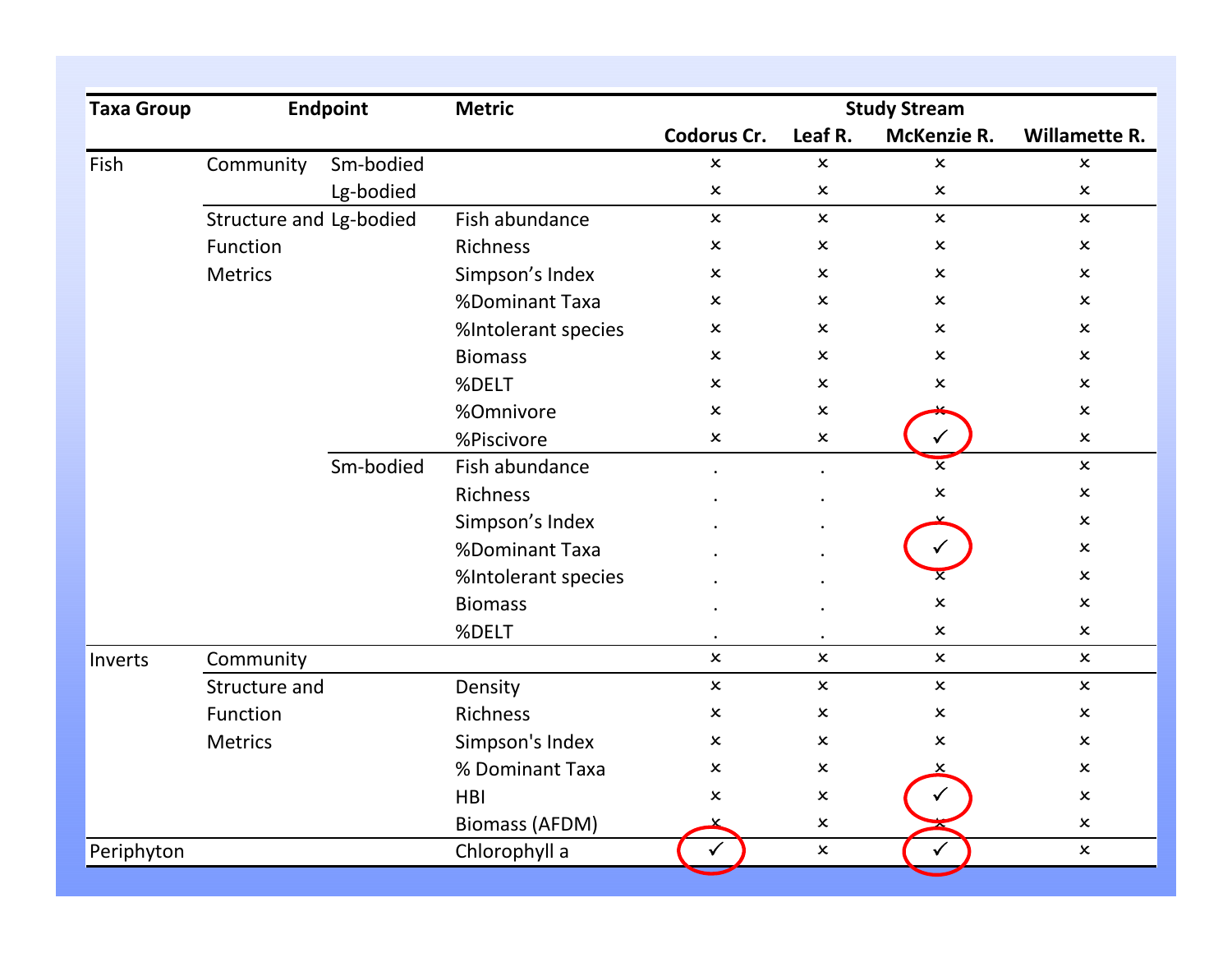### **Fish—Community Structure**

•Community differences with site seen only in Codorus Creek, but<br>not PME related

•No clear US-DS patterns, or temporal changes in any streams



### **Fish—Structure/Function Metrics**



•Effluent -related site differences seen in only 2/16 metrics in McKenzie R.

•US-DS %Piscivore pattern seen in nearby streams,  $\frac{\% \text{Piscivore (large-bodied)}\ \text{Noninant Species (small-bodied)} }{\text{Nonlinear Species (small-bodied)} }$   $\frac{\text{T}}{\text{T}}$  ,  $\frac{\text{T}}{\text{T}}$  ,  $\frac{\text{T}}{\text{D}}$  ,  $\frac{\text{T}}{\text{D}}$  ,  $\frac{\text{T}}{\text{D}}$  ,  $\frac{\text{T}}{\text{D}}$  ,  $\frac{\text{T}}{\text{D}}$  ,  $\frac{\text{T}}{\text{D}}$  ,  $\frac{\text{T}}{\text{D}}$  ,  $\frac{\text{T}}{\text{D}}$  ,  $\frac{\text{T}}{\text{D}}$  USFWS stocking activities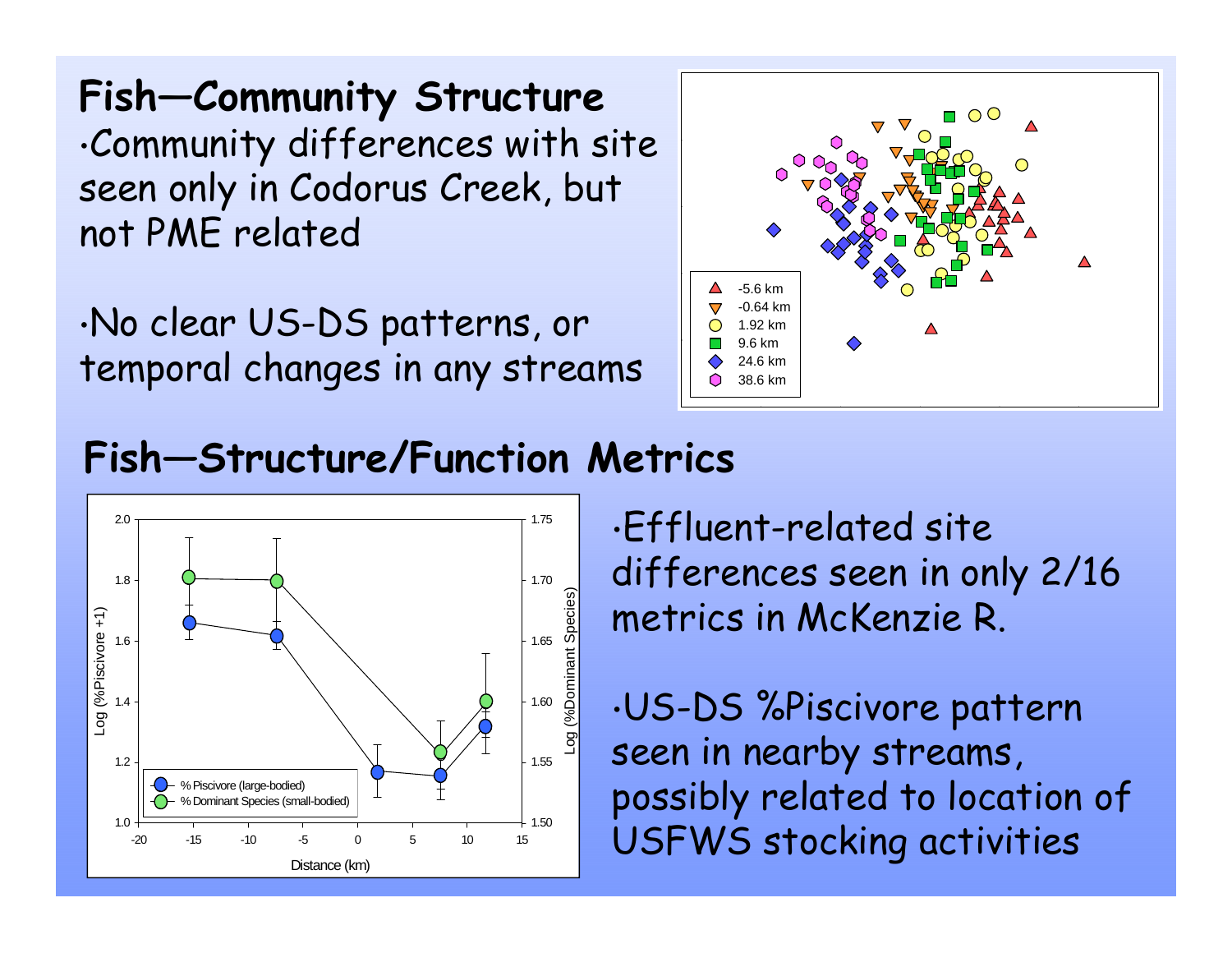#### **Invertebrates—Community Structure**  $\cdot$ Community differences in  $\qquad \qquad \vert$   $\degree$ season & year in all but Temperature (C) Temperature (C) 14Codorus Cr.  $12$ ·site difference only in 8Codorus Cr., but not effluent- <u>La de la de Contestance de la de la pro</u>ier de la desertación de la desertació<br>Nelated

**Invertebrates—Structure/Function Metrics**



•Only PPME-related difference seen in McKenzie River HBI<br>scores

> •Shift in WQ from "very good" upstream of PPME to "good " good downstream of PPME

-5.6 km-0.6 km1.9 km

9.6 km24.6 km38.6 km

∩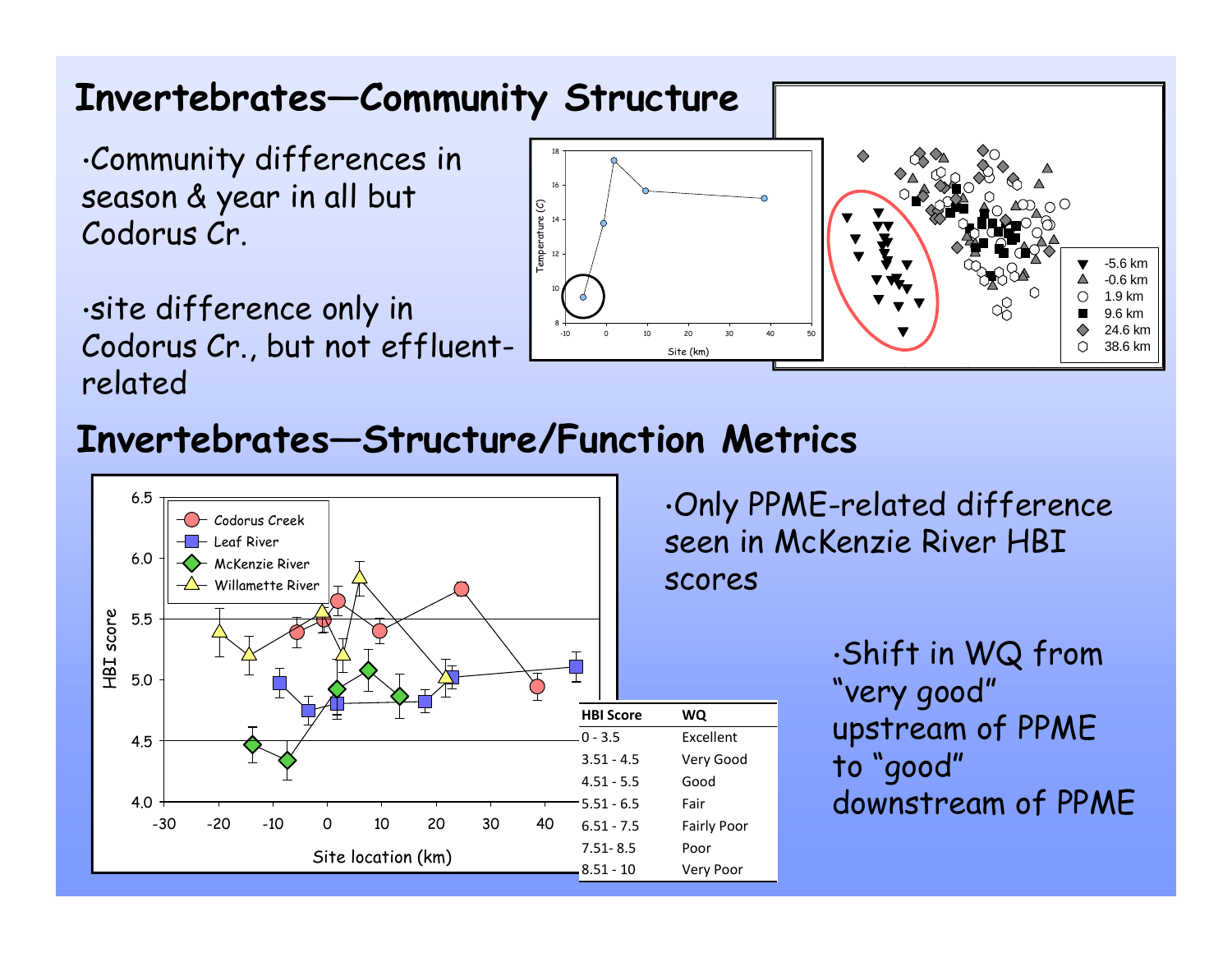# **Community-Environment Patterns—Fish**

| River                   | Community    |       |           | <b>Best Model Variables</b> |
|-------------------------|--------------|-------|-----------|-----------------------------|
| Codorus Creek           | All          | 0.142 | $\ast$    | Conductivity, Color         |
| Leaf River              | Large-bodied | 0.305 | $\ast$    | pH                          |
| McKenzie River          | Small-bodied | 0.089 | <b>NS</b> | Conductivity, TN            |
|                         | Large-bodied | 0.029 | <b>NS</b> | TN                          |
| <b>Willamette River</b> | Small-bodied | 0.146 | <b>NS</b> | TP                          |
|                         | Large-bodied | 0.174 | $\ast$    | Conductivity                |

•Weak relationship to water chemistry variables in Codorus Creek, the Leaf River, and large-bodied fish in the Willamette River

•No community-environment relationship in the McKenzie River, or with small-bodied fish in the Willamette River. The substrate

Model Variables

- •Conductivity
- •Color
- •pH
- •TN
- •TP
- •Temperature
- 
- •Average depth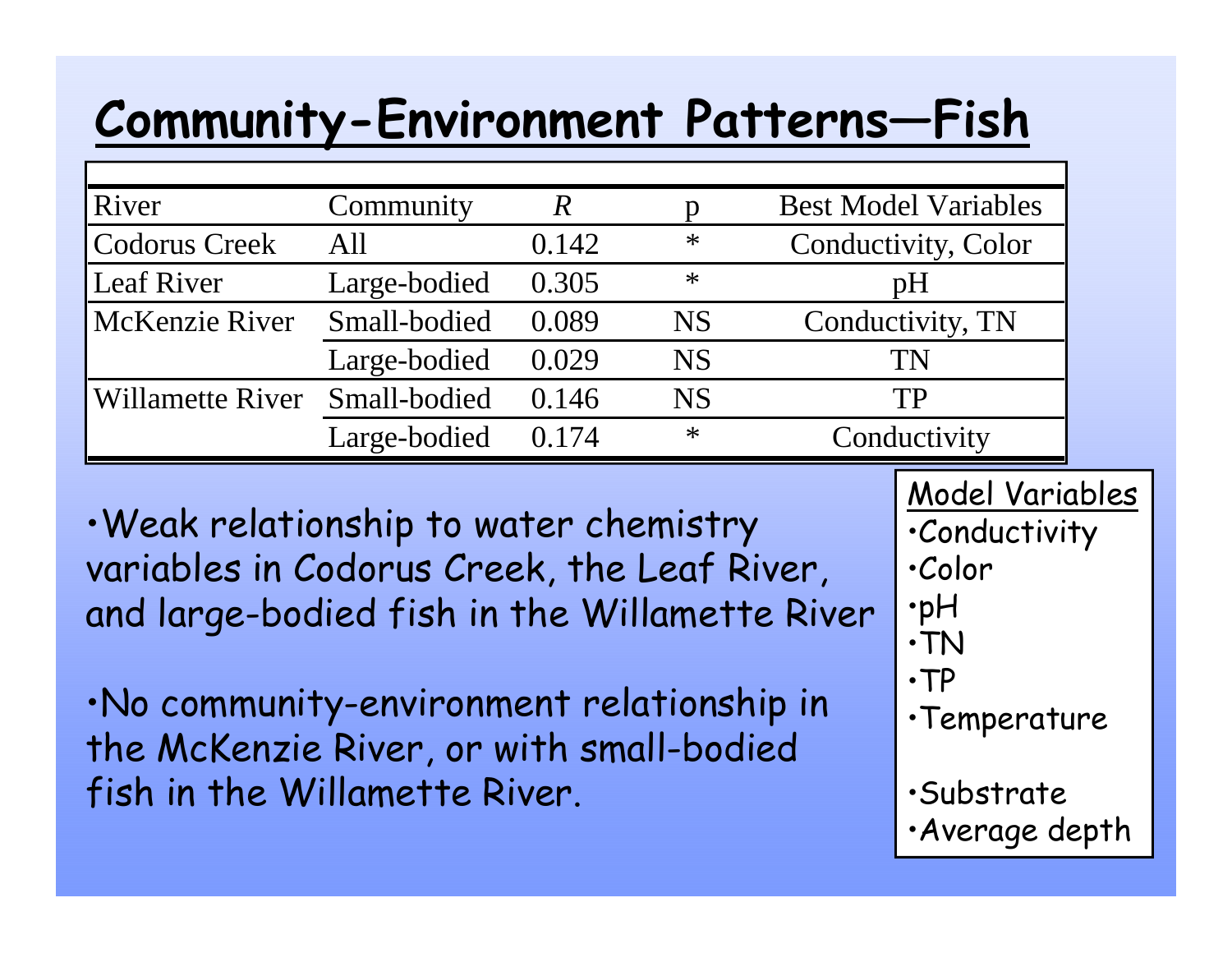# **Macroinvertebrates**

| <b>River</b>            | Season               | R     | <b>Best Model</b><br><b>Variables</b> | Model Variables<br><i>Conductivity</i>    |  |
|-------------------------|----------------------|-------|---------------------------------------|-------------------------------------------|--|
| <b>Codorus Creek</b>    |                      | 0.288 | Velocity, pH,<br>Conductivity, TN     | .Color                                    |  |
| <b>Leaf River</b>       | Spring/Summer        | 0.559 | pH, TN                                | $\cdot$ pH<br>$\cdot$ TN                  |  |
|                         | Fall                 | 0.554 | Color, Conductivity,<br>TN            | $\cdot$ TP                                |  |
| <b>McKenzie River</b>   | <b>Spring/Summer</b> | 0.647 | %Boulder, pH,<br>Conductivity         | •Temperature                              |  |
|                         | Fall                 | 0.624 | Depth, pH,<br>Conductivity, TN        | <i><b>Substrate</b></i><br>·Average depth |  |
| <b>Willamette River</b> | Spring/Summer        | 0.315 | <b>TN</b>                             | ·Velocity                                 |  |
|                         | Fall                 | 0.36  | <b>Velocity, Depth</b>                |                                           |  |

•Community structure related to water chemistry variables in Leaf R., and physical-chemical variables in McKenzie R.

•Seasonal differences in best-model variables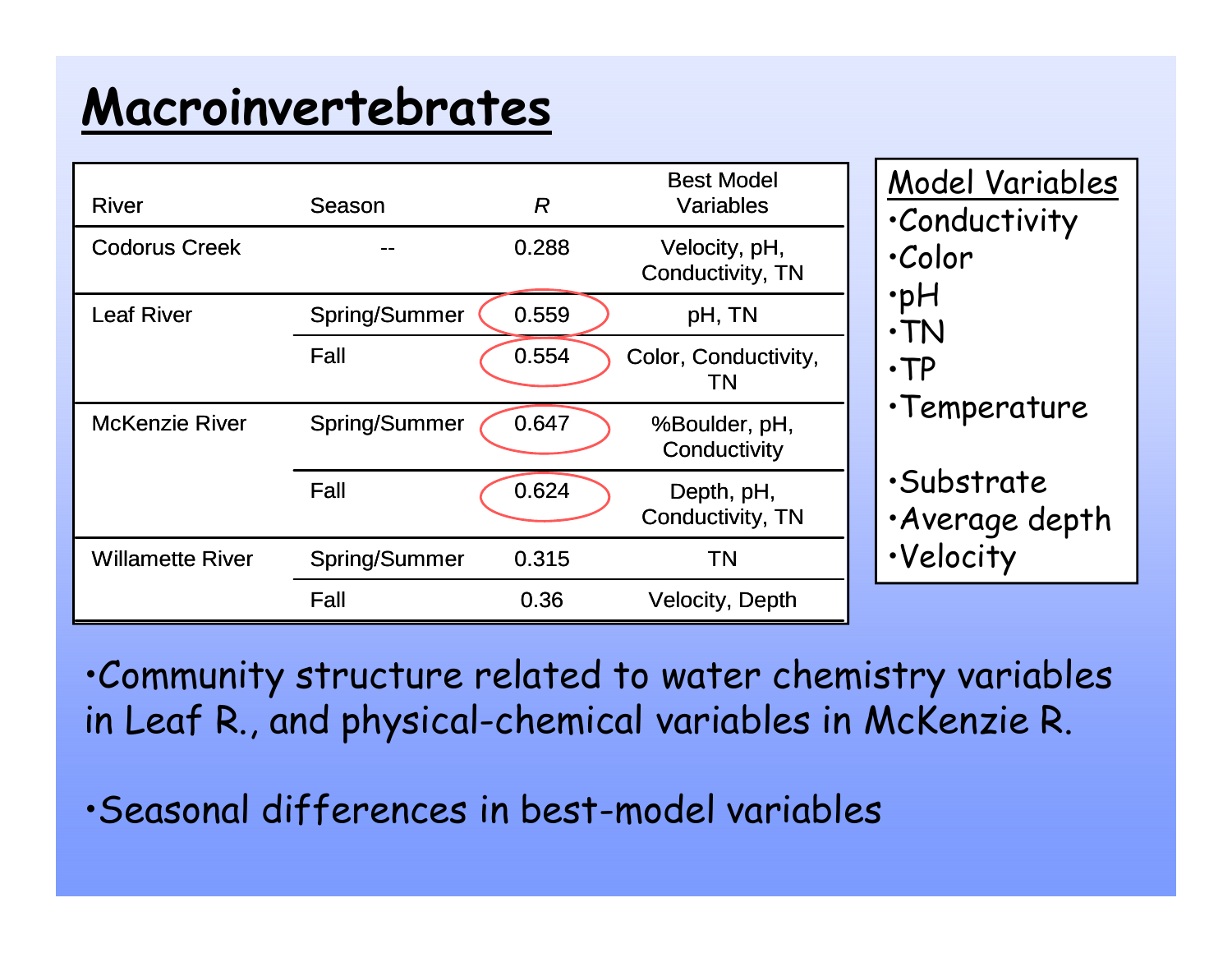## **Summary**

•Fish and macroinvertebrate communities are spatially and temporally variable

•In most cases, spatial patterns in fish & invertebrate communities were unrelated to PPME in the 4 study rivers. Exception: McKenzie River

- •Small-bodied fish %Dominant Taxa
- •Macroinvertebrates Hilsenhoff Biotic Index

•Measured water quality & habitat variables were poor at explaining:

•fish community structure patterns in all streams •macroinvertebrate patterns in Codorus Cr. & Willamette R.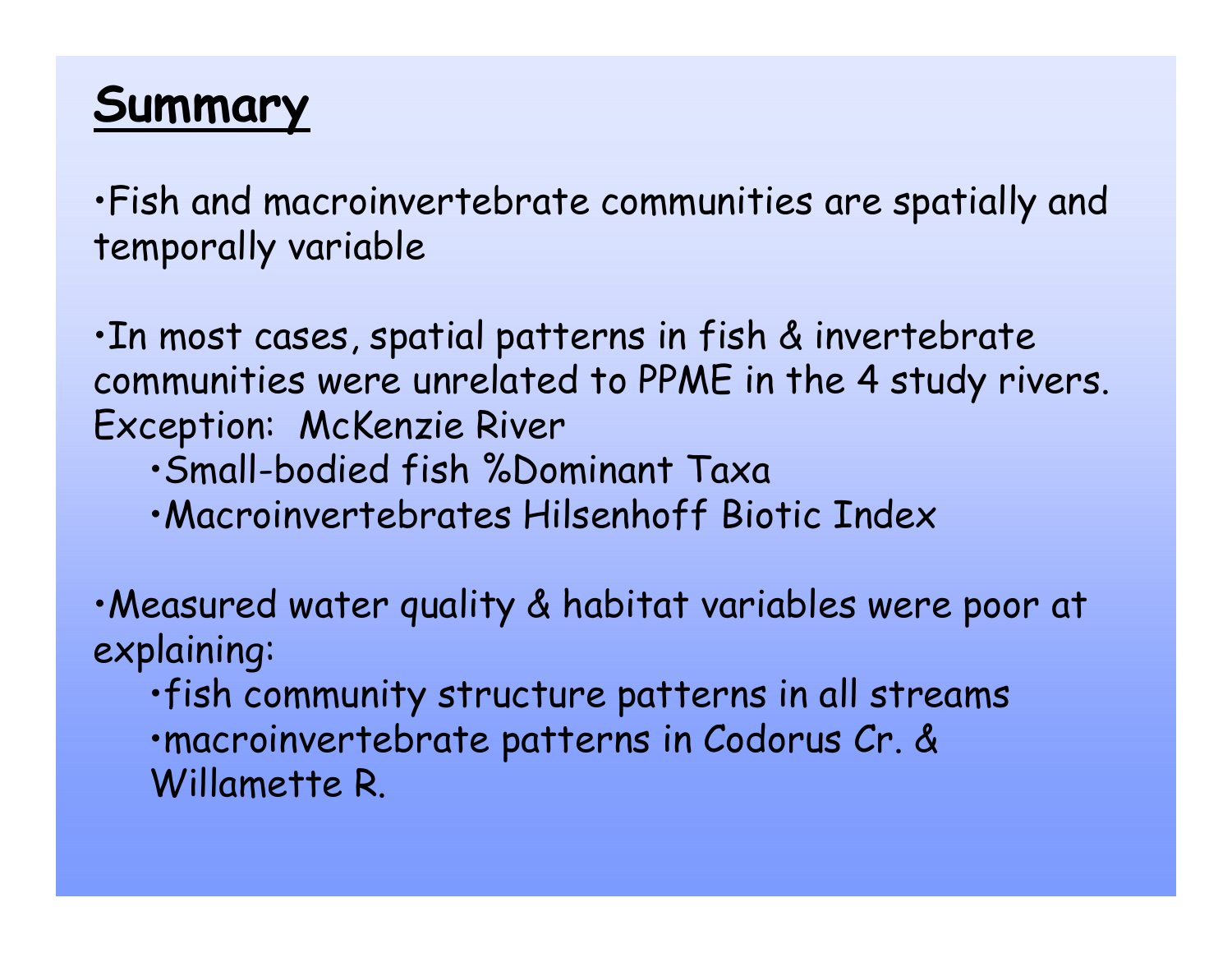•Absence of effluent effects indicates that:

•PPME qualities were such that biotic communities were unaffected,

•PPME concentrations were not sufficient to affect communit y structure, or

•naturally-occurring community variation obscured possible effluent-related influences.

•Although other studies have shown PPME effects at lower levels of organization in fish (i.e. physiological, population), these are either not evident or do not translate to effects at the community level in the 4 streams of this study.

•Because of the spatial and temporal variation in biological communities, caution should be taken in interpreting results from studies with a limited spatial or temporal component